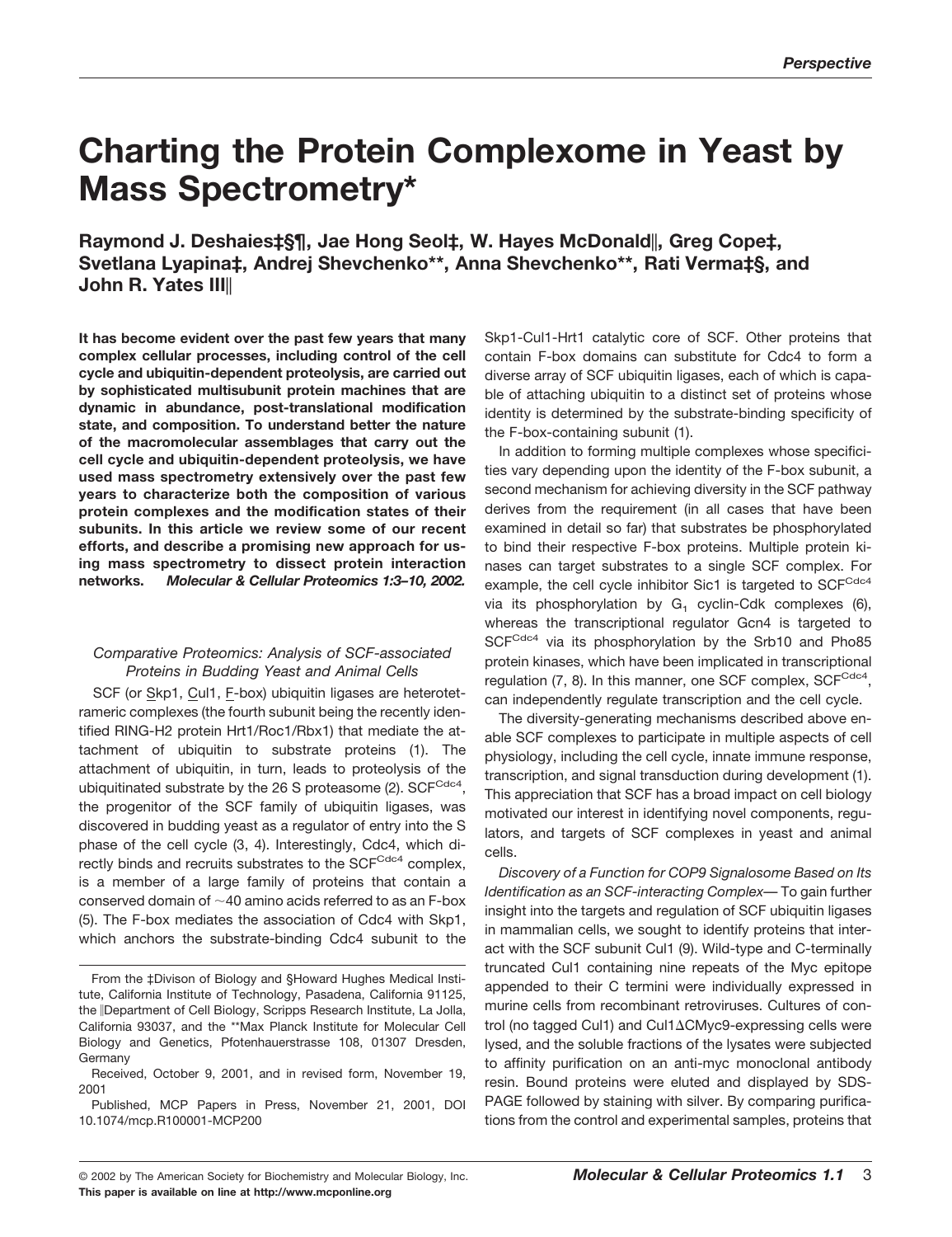FIG. 1. **Role of CSN in photomorphogenesis.** See text for details. *26S* refers

to the 26 S proteasome.



Dark

Light

associated specifically with Cul1ACMyc9 were visualized readily. These bands were excised from the polyacrylamide gel and subjected to sequence analysis by matrix-assisted laser desorption/ionization-time of flight and nanoelectrospray mass spectrometry. This effort yielded 16 Cul1 $\Delta C$ interacting proteins. Among the Cul1 $\Delta$ C-interacting proteins, all known subunits of SCF (Hrt1, Skp1, Cul1AC) were detected, as were several different F-box proteins. Intriguingly, eight polypeptides that belong to a single protein complex known as CSN (COP9 signalosome) were also found. CSN is a conserved protein complex that is found in plants, animals, and the fission yeast *Schizosaccharomyces pombe* (10). CSN contains eight subunits, each of which has a homolog in the eight-subunit lid subcomplex of the 26 S proteosome. The relationship between CSN and the lid has led several researchers to speculate that CSN is involved in the ubiquitin/ proteosome pathway, but the specific biochemical function of CSN remained unknown.

The best understanding of the physiological role of CSN comes from studies by Deng and colleagues (11) on the mustard weed *Arabidopsis thaliana*. This group has implicated CSN in photomorphogenesis, the far-ranging changes in development that occur upon exposure of seedlings to light. Exposure to light causes plants to express many new genes, including those that are involved in the assembly of chloroplasts. These light-induced genes are switched on by a battery of transcription factors, one of which is Hy5 (see Fig. 1 for model). In the dark, Hy5 is kept inactive by its association with Cop1, which, based on its RING finger and role in Hy5 turnover, may function as a ubiquitin ligase (12). The action of Cop1 prevents Hy5 from accumulating to detectable levels in the nucleus of cells from dark-grown seedlings. In mutants lacking subunits of CSN, or in lightgrown seedlings, Cop1 redistributes to the cytoplasm, enabling the accumulation of a nuclear pool of Hy5, which then activates transcription of a regulon of photomorphogenetic genes. These observations suggest that CSN promotes the accumulation of active Cop1 in the nucleus and that the action of CSN upon Cop1 is somehow short-circuited by sunlight. However, the biochemical function of CSN and the molecular mechanisms underlying its regulation by light remained unknown.

Our observation that CSN interacts with SCF provided a promising route to unravel the function of CSN, because much is known about the composition and function of SCF (1). To test the hypothesis that CSN in some way regulates the SCF ubiquitin ligase (as it is proposed to regulate the putative Cop1 ubiquitin ligase), we evaluated the abundance, modification state, and localization of SCF subunits in a fission yeast mutant (csn1 $\Delta$ ) that lacks the Csn1 subunit of CSN (13). This analysis revealed that in wild-type cells most of the Cul1 exists in an unmodified state with a small fraction conjugated to the ubiquitin-like protein Nedd8, whereas in *csn1* A cells all Cul1 molecules accumulate as Nedd8-modified species (9).

Like ubiquitin, Nedd8 becomes attached to other proteins by a pathway that contains E1- and E2-like enzymatic activities (14). The only Nedd8-modified proteins discovered so far are members of the cullin family, and all cullins characterized to date (Cul1–Cul5) are modified with Nedd8. In the case of Cul1, this modification has been studied in detail, and is known to be essential for the genetic activity of  $\frac{c}{t}$  in fission yeast (15). Moreover, attachment of Nedd8 to human Cul1 increases the ubiquitin ligase activity of SCF by approximately 4-fold (16). In agreement with this, we demonstrated that the catalytic core of SCF is hyperactive in  $csn1\Delta$  cells.

A simple explanation for our data is that CSN is required to cleave Nedd8 from Cul1, such that in cells lacking CSN activity the entire complement of Cul1 accumulates as Nedd8 modified species. We confirmed this hypothesis by showing that CSN purified from pig spleen efficiently removes Nedd8 from fission yeast Cul1 (9). Based on these observations, we conclude that CSN either possesses intrinsic Nedd8-Cul1 conjugate cleavage activity or binds tightly to and activates the enzyme that carries out this reaction.

The Jab1 subunit of CSN has been implicated in a variety of biological processes, including control of the subcellular localization of the Cdk inhibitor p27 (17), signaling by the integrin LFA1 (18), and gene activation by the c-Jun transcriptional regulatory protein (19). Our findings imply that these diverse physiological activities may be rooted in a simple biochemical function, cleavage of Nedd8 from substrate proteins. The discovery of a specific biochemical activity for CSN should help unravel the physiological role of cycles of cullin neddylation/deneddylation. In addition, our findings will facil-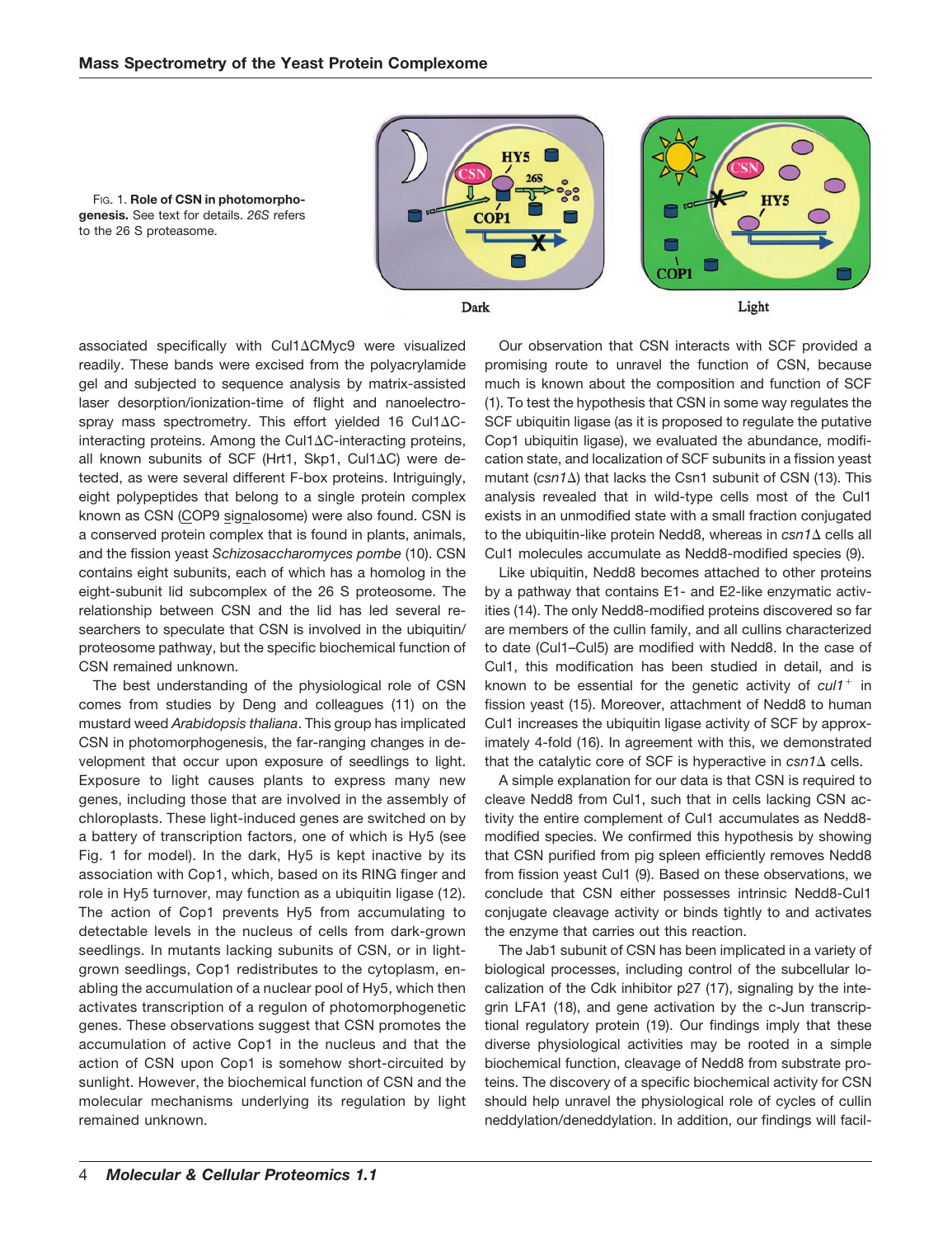

FIG. 2. **Summary of protein interactions revealed by mass spectrometry-based peptide sequencing of Cdc53- and Skp1-associated proteins.** *Solid lines* represent protein interactions uncovered by Seol *et al.* (21). *Dotted lines* represent protein interactions that were described elsewhere. *Boxed* areas that overlap the Skp1 *oval* represent distinct protein complexes that contain Skp1 (*e.g.* RAVE comprises Skp1, Rav2, and Rav1). Our analysis uncovered multiple F-box proteins (*FBPs*). For the F-box proteins followed by a *question mark*, it remains unclear whether they assemble to form SCF complexes or whether they form alternative complexes as do the F-box proteins Ctf13 and Rcy1. Reprinted with permission from *Nature Cell Biology*, Vol. 3, pp. 384–391, Copyright © 2001 by Macmillian Magazines Ltd.

itate identification of novel substrates for CSN and provide insight into how physiological signals (*e.g.* sunlight) regulate the action of CSN upon its substrates.

*Identification of an Unexpected Function for Skp1 by Sequential Epitope Tagging, Affinity Purification, and Mass* Spectrometry (SEAM)<sup>1</sup>— To gain further insight into the physiological role and regulation of SCF ubiquitin ligases in budding yeast, we sought to identify proteins that interact with the SCF subunits Skp1 and Cul1 (20, 21). The *SKP1* and *CDC53* (yeast Cul1 is known as Cdc53) chromosomal loci in yeast were modified to encode proteins that contained a C-terminal tag with nine repeats of the Myc epitope. Cultures of *SKP1myc9* and *CDC53myc9* cells were lysed, and the soluble fractions of the lysates were purified and analyzed as described for Cul1ACMyc9. Mass spectrometry-based peptide sequencing revealed 16 total Skp1- and Cdc53-interacting proteins. Many of the proteins identified in our analysis are subunits of SCF, including nine F-box proteins that may form distinct substrate-specific SCF ubiquitin ligase complexes. However, our analysis also uncovered some proteins that were not previously known or predicted to associate with Skp1, including Hrt1, Yjr033 (renamed Rav1), and Ydr202 (renamed Rav2).

To explore further the power of mass spectrometry for deciphering the composition and function of multisubunit protein complexes, we sought to investigate the unique proteins identified in the first analysis by implementation of SEAM. Accordingly, the *RAV1* and *RAV2* loci were modified to encode proteins appended with the Myc9 epitope tag, and the tagged proteins were purified and analyzed as described above for Skp1 and Cdc53 (21). Surprisingly, this analysis revealed that Rav1 and Rav2 associate with each other and with Skp1 to form a novel heterotrimeric protein complex that appears to lack Cdc53, Hrt1, and ubiquitin ligase activity. Given the lack of homology of Rav1 and Rav2 to any known proteins, however, the function of the Rav1-Rav2-Skp1 complex remained completely unknown.

To gain insight into the functions of the Rav1-Rav2-Skp complex, we sought to once again repeat the SEAM protocol but this time under reduced stringency. When Rav1Myc9 immunoprecipitates were washed with buffer containing a reduced concentration of non-ionic detergent (0.1 instead of 0.5%), we found that a larger number of polypeptides specifically co-precipitated with Rav1Myc9. Peptide sequencing by mass spectrometry revealed these proteins to be subunits of the  $V_1$  subcomplex of the vacuolar membrane ATPase (V-ATPase). The V-ATPase is analogous to the mitochondrial F-ATPase, in that it is comprised of related multisubunit complexes, the membrane-embedded  $V_0$  and cytoplasmic  $V_1$ . V-ATPase is conserved in all eukaryotes and is implicated in a broad range of processes, including segregation of ligands from receptors (*e.g.* epidermal growth factor and epidermal growth factor receptor) within the endocytic pathway, acidification of extracellular microenvironments (*e.g.* in tumors), and solute transport across the lysosomal membrane (22).

Given our finding that Rav1-Rav2-Skp1 complex binds the V1 component of V-ATPase, we sought to test whether the

<sup>&</sup>lt;sup>1</sup> The abbreviations used are: SEAM, sequential epitope tagging, affinity purification, and mass spectrometry; V-ATPase, vacuolar membrane ATPase; TEV, tobacco etch virus; ORF, open reading frame.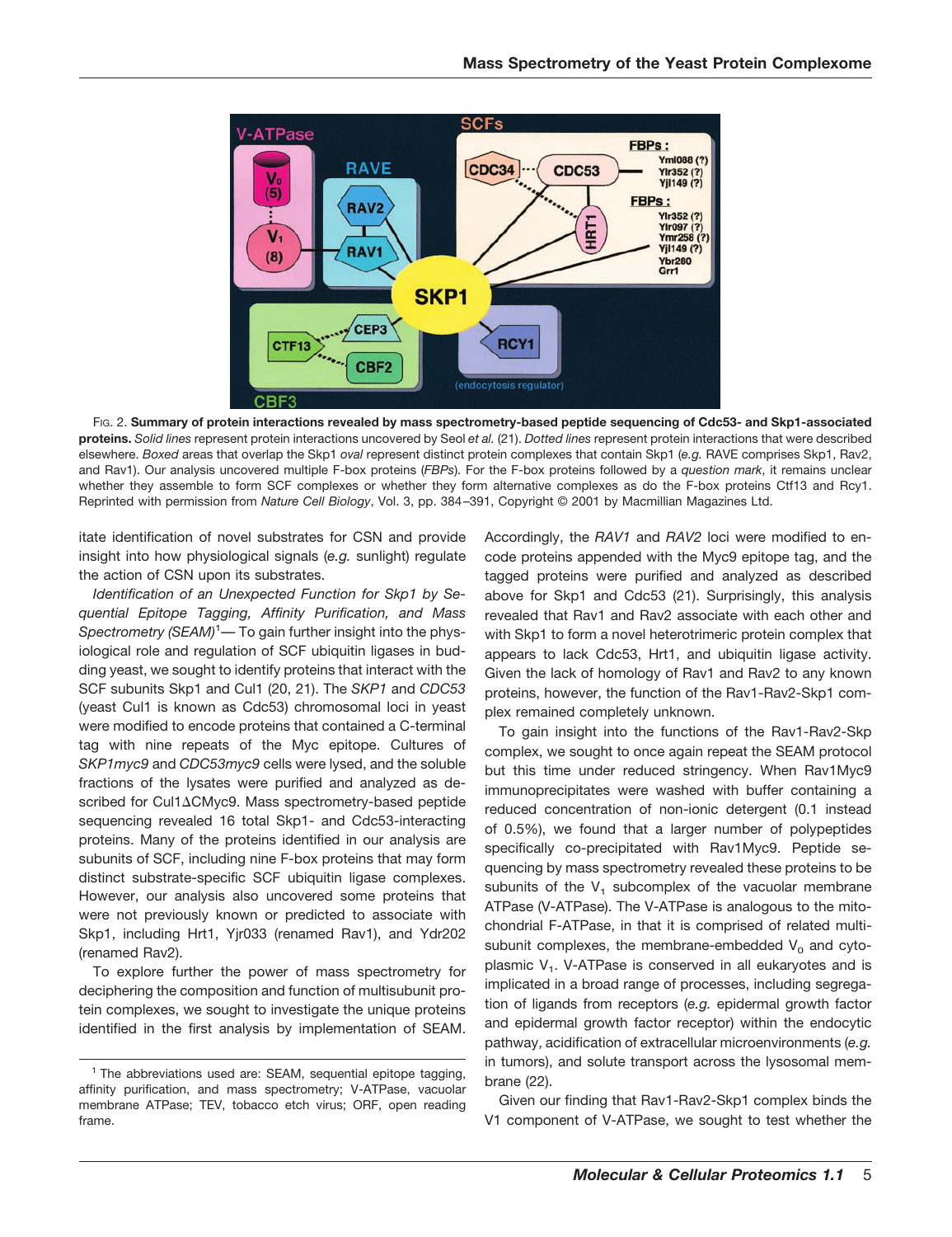complex regulates V-ATPase function, because it is known that the activity of this enzyme is highly regulated by a glucose signaling pathway(s) that remains unidentified (23). A comprehensive series of genetic, biochemical, and cell biological studies confirmed that the Rav1-Rav2-Skp1 complex (dubbed RAVE for regulator of ATPase of vacuolar and endosomal membranes) regulates the assembly of V-ATPase holoenzyme from its component  $V_1$  and  $V_0$  domains. We propose that RAVE governs the reversible assembly/disassembly of V-ATPase from its component  $V_1$  and  $V_0$  domains. This dynamic function we propose for RAVE is likely to be critical for rapid regulation of compartment acidification by V-ATPase. Impressively, mass spectrometry not only identified the novel RAVE complex but also identified a substrate and provided a critical clue to the function of RAVE.

A summary of all Skp1-based complexes that were identified entirely or in part in our analysis of Skp1- and Cdc53 associated proteins is presented in Fig. 2. The success of this experiment suggests that a genome-wide analysis of protein complexes by mass spectrometry may shed considerable light on the structure and regulation of the proteome.

## *Multidimensional Protein Identification Technology: A Tool to Identify the Components, Regulators, and Substrates of Protein Megacomplexes*

In parallel with the effort described above, we sought to identify proteins in yeast that interact with the 26 S proteasome. The 26 S proteasome is an example of what can be considered a protein megacomplex. We propose to employ the term megacomplex to define assemblages that differ from common protein complexes like SCF in both the sheer number of subunits they contain and the number of other proteins with which they do business. Examples of megacomplexes include the proteasome, nuclear pore assembly, and spindle pole body. Because of their sheer size and complexity, and their extensive interdigitation within the regulatory fabric of the cell, it is difficult to imagine studying the proteomics of protein megacomplexes by conventional methods. For example, the 26 S proteasome contains 31 different proteins and interacts with potentially hundreds of ubiquitin ligases (24–26) that in turn deliver thousands of different substrates to be degraded.

We sought to apply a method that would enable us to take detailed snapshots of the composition of the 26 S proteasome in different physiological states, to gain insight into the impact of the proteasome on the proteome, and vice versa. A promising technique for achieving our objectives was recently developed in one of our laboratories (27, 28) and is referred to as MudPIT (for multidimensional protein identification technology). The basic idea behind MudPIT is to analyze the composition of immunoprecipitates directly without the interposition of an SDS-PAGE separation step (Fig. 3). A total eluate from an immunoprecipitation is digested with a mixture of proteases, and the resulting peptides are fractionated in



FIG. 3. **Comparison of MudPIT with conventional techniques for determination of protein identity by mass spectrometry.** *Top half*, proteins to be analyzed are fractionated by SDS-PAGE, excised, and digested with protease. Resulting peptides are fractionated by liquid chromatography and introduced into a mass spectrometer via an electrospray interface (or fractionated peptides are collected and spotted onto grids for analysis by matrix-assisted laser desorption/ ionization-mass spectrometry). *Bottom half*, proteins to be analyzed by MudPIT are digested with proteases as an unfractionated mixture, and the resulting peptides are subjected to two-dimensional fractionation on a column packed with strong cation exchange resin (*SCX*) overlying a reversed-phase resin (*RP*). Successive automated cycles of step elution from SCX (*e.g.* 0.1 M salt, 0.2 M salt, etc.) followed by gradient elution from RP reduces complexity of the sample by spreading the peptide mixture over two-dimensional space. *Ab*, antibody; *1D*, one-dimensional; *HPLC*, high pressure liquid chromatography; *mass spec*, mass spectrometry; *2D*, two-dimensional.

two dimensions on a strong cation exchange resin followed by a reversed-phase resin. The eluate from the reversedphase column is introduced directly into an LCQ mass spectrometer via an electrospray interface. The mass spectrometer then identifies the most abundant ion and fragments it to collect peptide sequence data. To avoid sampling the same abundant ions over and over again, the masses of these ions are automatically added to a rolling exclusion list once data has been collected for them. This software maneuver causes the mass spectrometer to ignore a peptide once it has been sequenced and to go about looking for the next most abundant peptide. Using this approach, even very complex biological samples can be compositionally typed by mass spectrometry. For example, Washburn *et al.* (27) demonstrated that they could identify directly by sequence analysis the presence of  $\sim$  500 proteins in each of three distinct fractions of yeast cell lysate. The application of MudPIT to affinitypurified 26 S proteasomes enabled the identification of every single subunit of this megacomplex, as well as at least one heretofore undetected subunit (2, 24). Most interestingly, the MudPIT analysis identified not only authentic subunits of the 26 S proteasome but also a substoichiometric set of proteins that potentially interact with the proteasome (referred to as PIPs, for proteasome-interacting proteins) (24). Rigorously controlled immunoprecipitation/immunoblotting experiments revealed that six of seven PIPs that were analyzed indeed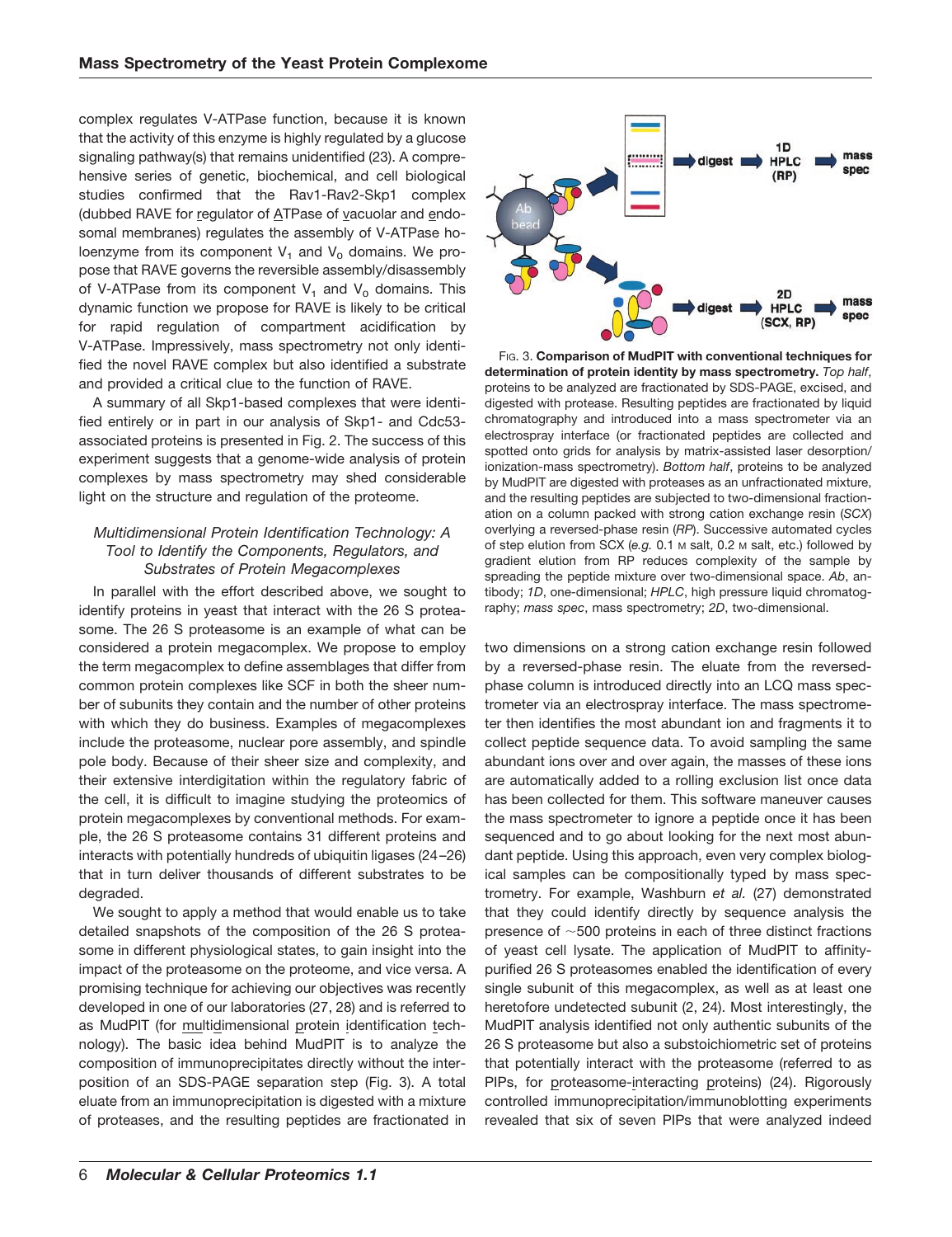specifically associate with the proteasome. The PIPs identified by MudPIT participate in many different aspects of cellular function, including protein assembly, transcription, signaling, cell cycle control, RNA biogenesis, and intermediary metabolism. We have not yet confirmed the physiological significance of the interaction of PIPs with the 26 S proteasome, but given that a majority of the interactions appear to be specific, detailed biological analyses most likely will eventually confirm the relevance of these interactions.

We believe that the results of our MudPIT analysis of the 26 S proteasome have significant implications for understanding how dynamic protein megacomplexes interface with the proteome. The non-proteosomal proteins identified in association with the 26 S proteasome were all present in substoichiometric amounts. Such proteins can be very easy to overlook in traditional approaches where polypeptides are excised from SDS-polyacrylamide gels prior to sequence analysis. Moreover, associated proteins can also be overlooked, because they co-migrate with subunits of the complex under investigation or with contaminants, they are of low molecular weight, they stain poorly with silver, or they are heterogeneous in molecular weight because of phosphorylation, glycosylation, or fragmentation by proteases during purification. Importantly, MudPIT is not susceptible to any of these problems that can bedevil a conventional analysis.

## *Application of MudPIT to Small Scale Samples of Medium to Low Abundance Proteins*

Our analysis of affinity-purified 26 S proteasomes by Mud-PIT suggested that this might be a promising approach for the systematic evaluation of how protein complexes interact with each other to form protein networks in the yeast proteome. Thus, we sought to develop affinity purification methods that would enable us to perform MudPIT analysis on multiple protein complexes prepared in parallel from small scale cultures. However, there are several caveats to our MudPIT analysis of the 26 S proteasome. Most importantly, the 26 S proteasome is a protein complex of fairly high abundance  $(-0.5%$  of total cell protein), and thus results obtained with the proteasome might not be representative of results that we could expect to obtain with moderate to low abundance regulatory proteins. As a test-bed for methods development, we employed the SCF subunit Skp1. We selected Skp1 for three reasons. First, we have already analyzed the cohort of Skp1 associated proteins by mass spectrometry-based peptide sequencing of polypeptides excised from SDS-polyacrylamide gel slices (21). Thus, we already have a good idea of what proteins we should find. Second, unlike the proteasome, Skp1 is only a moderately abundant protein that we estimate to be present at roughly one part in 3000 of crude cell extract.<sup>2</sup> Third, Skp1 forms multiple different protein complexes, which vary considerably in abundance. For example, the cellular



FIG. 4. **Two-step affinity purification strategy.** *NTA*, nitrilotriacetic acid.

pools of both Cdc53 and Cdc4 associate quantitatively in complexes with Skp1. However, whereas Cdc53 is present at  $\sim$ 1/8000 of crude cell extract, Cdc4 comprises only  $\sim$ 1/ 50,000 of crude cell extract.<sup>2</sup> Thus, the spectrum of Skp1associated proteins identified by MudPIT should provide a semiquantitative estimate of the relative sensitivity of this technique.

To perform routine MudPIT analysis of purified protein complexes, we developed a tag that contains two distinct epitopes (His8 and Myc9) that flank two copies of the cleavage site for the tobacco etch virus (TEV) protease. A PCR fragment that encodes the His8-TEV2-Myc9 tag is targeted to the 3' end of any desired open reading frame in the yeast genome by homologous recombination. Extracts are prepared from the resulting transformant, and tagged protein is adsorbed to 9E10 resin, eluted with TEV protease, and adsorbed onto nickel-nitrilotriacetic acid resin (Fig. 4). Material bound to nickelnitrilotriacetic acid is eluted and lyophilized and then digested with protease prior to being analyzed by MudPIT. A detailed purification protocol will be published elsewhere.

The results of our analyses on Skp1 so far have been very encouraging. Starting with 300–1000-ml cultures of yeast cells that express Skp1-His8-TEV2-Myc9 (from the endogenous *SKP1* locus) we have successfully identified between nine and 19 Skp1-associated proteins in each of four different experiments. Among these, we identified new Skp1-associated proteins that were not identified in our prior efforts (21). Some of these proteins (*e.g.* Cdc4) are known to be low in <sup>2</sup> R. J. D., unpublished data. **2** abundance, and in two cases the identified proteins, like Rav1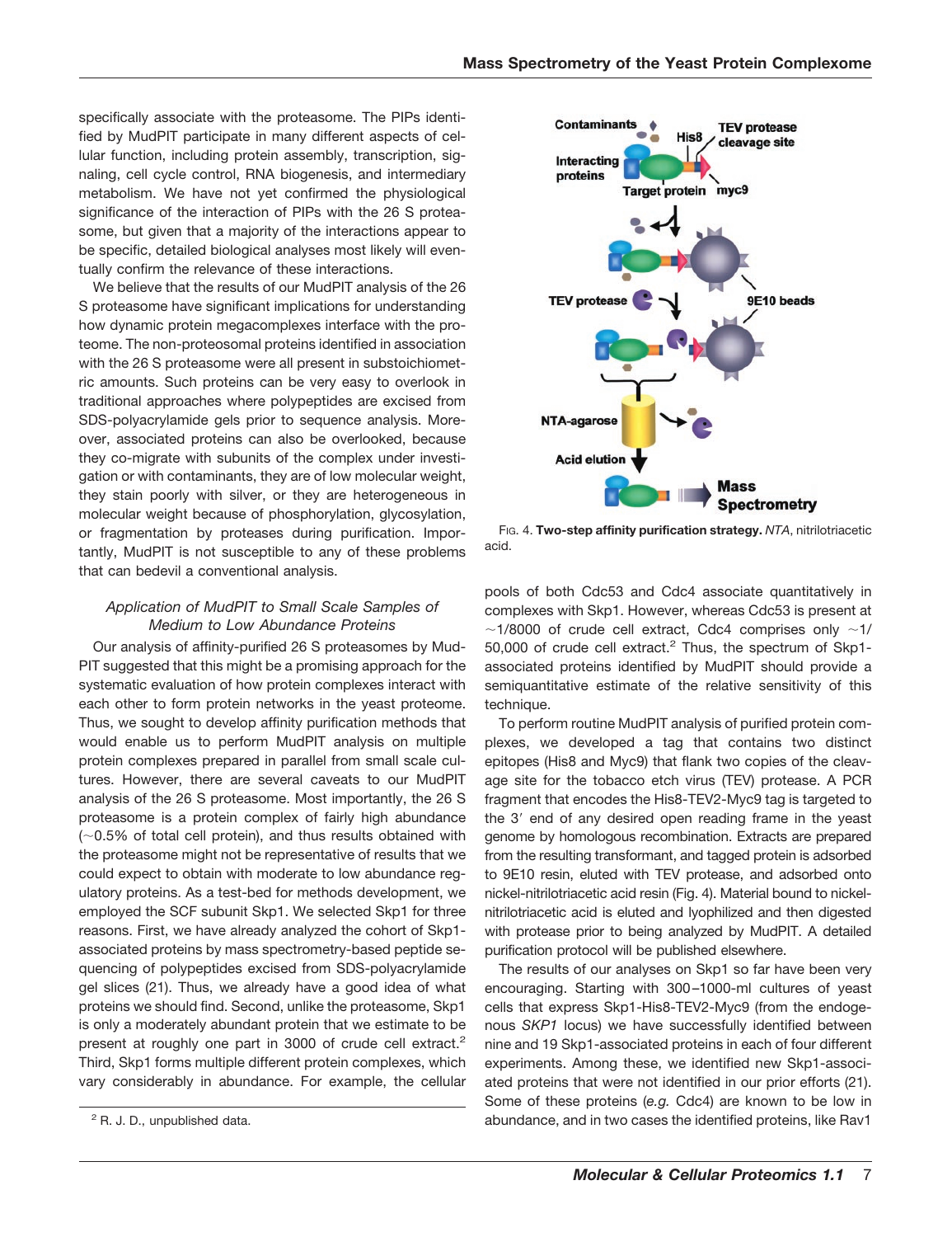### TABLE I *List of Cdc53- or Skp1-associated proteins identified by SEAM*

Interacting proteins were validated (see "Comments") by sequence homology (s), co-immunoprecipitation (i), or functional studies (f). Reprinted with permission from *Nature Cell Biology*, Vol. 3, pp. 384–391, Copyright © 2001, Macmillian Magazines Ltd.

| ID                             | ORF                 | Comments                             | ORF                 | Comments          | ORF           | Comments           |
|--------------------------------|---------------------|--------------------------------------|---------------------|-------------------|---------------|--------------------|
| Cdc53 interactors <sup>a</sup> |                     |                                      |                     |                   |               |                    |
| C <sub>3</sub>                 | <b>Ylr352</b>       | $F$ -box $s$                         | Ylr352 <sup>b</sup> |                   | <b>Ylr100</b> | Erg27              |
| C <sub>4</sub>                 | Yj149 <sup>c</sup>  | $F$ -box $s$ ,                       |                     |                   | <b>YIr128</b> |                    |
| C <sub>5</sub>                 | <b>YmI088</b>       | $F$ -bo $x^s$                        |                     |                   | <b>Ydr328</b> | Skp1               |
| C <sub>6</sub>                 | Yol133 <sup>c</sup> | Hrt1                                 |                     |                   | <b>YIr368</b> | F-box              |
|                                |                     |                                      |                     |                   | <b>Ygl249</b> | Zip2               |
|                                |                     |                                      |                     |                   | <b>YdI017</b> | Cdc7               |
|                                |                     |                                      |                     |                   | <b>Ydr274</b> |                    |
| Skp1 interactors <sup>a</sup>  |                     |                                      |                     |                   |               |                    |
| S <sub>1</sub>                 | <b>Yjr033</b>       | Rav1                                 |                     |                   | <b>Ylr399</b> | Bdf1               |
| S <sub>2</sub>                 |                     |                                      | <b>Yjr090</b>       | Grr $1^{s,i,f}$   |               |                    |
| S <sub>3</sub>                 | Ydr385              | $EF-2d$                              |                     |                   | <b>YfI009</b> | Cdc4               |
| S <sub>4</sub>                 | Yj1204 <sup>c</sup> | Rcy1 <sup>s,i,f</sup>                |                     |                   | Ymr094        | Ctf13 <sup>e</sup> |
| S <sub>5</sub>                 |                     |                                      | <b>YdI132</b>       | Cdc <sub>53</sub> | <b>Yil046</b> | Met30              |
| S <sub>6</sub>                 | $Y$ jl149 $c$       | $F$ -box $s$ ,                       |                     |                   | <b>Ydr139</b> | Rub1               |
| S7                             | <b>Ybr280</b>       | $F$ -box $s$ ,                       |                     |                   | <b>Yor057</b> | Sgt1               |
| S <sub>8</sub>                 | <b>Ymr168</b>       | Cep3 <sup>e</sup>                    |                     |                   | <b>Ylr224</b> | F-box              |
| S <sub>9</sub>                 | <b>Ymr258</b>       | $F$ -box <sup>s,<math>i</math></sup> | $Y$ Ir352 $b$       |                   | <b>YIr352</b> | F-box              |
| S <sub>11</sub>                |                     |                                      | <b>Ylr097</b>       | $F$ -box $s$ ,    |               |                    |
| S <sub>12</sub>                | <b>Ydr202</b>       | Rav <sub>2</sub>                     |                     |                   | <b>Ylr368</b> | F-box              |
| S <sub>13</sub>                | Yol133 <sup>c</sup> | Hrt1                                 |                     |                   |               |                    |
| (SEAM)                         |                     |                                      | (Overlap)           |                   | (2-Hybrid)    |                    |

*<sup>a</sup>* C1 (modified with Rub1) and C2 are Cdc53; S10 is Skp1.

*<sup>b</sup>* Ylr352 was identified as a Cdc53 interactor by affinity purification/protein sequencing and as a Skp1 interactor by genome-wide two-hybrid analysis.

*<sup>c</sup>* Yjl149, Yjl204, and Yol133 baits were employed in genome-wide two-hybrid screens but failed to consistently identify any specific interacting proteins.

*<sup>d</sup>* EF-2 strongly binds to the abundant F-box protein Ylr097 (A. Shevchenko and M. Tyers, personal communication).

*<sup>e</sup>* Cep3 and Ctf13 are both subunits, along with Skp1, of the CBF3 complex.

and Rav2, were not anticipated but were subsequently confirmed to be authentic Skp1-associated proteins.

To evaluate whether the results obtained with Skp1 can be generalized to other proteins, we analyzed immunoprecipitates of Net1, Cdc15, Kic1, and Bck1. Net1 (29) and Cdc15<sup>3</sup> immunoprecipitates were analyzed previously by cutting specific bands from SDS-polyacrylamide gels and sequencing eluted peptides by mass spectrometry. Our prior analysis of Net1-associated proteins revealed its functional roles in cell cycle control, nucleolar transcription by Pol I, and silencing of nucleolar transcription by Pol II (by virtue of the association of Net1 with Cdc14, RNA Pol I, and Sir2, respectively) (29–31). By contrast, our prior analysis of Cdc15 failed to identify any specifically associated proteins. MudPIT analyses recapitulated our prior results for these two targets; no credible Cdc15 partners were found, whereas Cdc14, Sir2, and subunits of RNA polymerase I were identified in Net1 immunoprecipitates. In addition, we recovered a strong candidate of interacting protein for the Kic1 protein kinase. Taken together, these

results suggest that routine application of MudPIT to a large number of tagged proteins is likely to reveal many unanticipated protein interaction partners. A secondary benefit of this experiment is that it revealed that several background proteins contaminated multiple immunoprecipitates, whereas the authentic interactors were uniquely found in a single immunoprecipitate. Thus, it should be possible to use software to distinguish true interactors from contaminants in a global analysis of protein complexes by MudPIT.

At this juncture, it is reasonable to ask whether the effort required for a global analysis of the yeast protein complexome interactome (*i.e.* the network of interacting protein complexes) by mass spectrometry is justified, given that protein interactions can be evaluated more quickly and easily by the twohybrid method. Interestingly, a global two-hybrid analysis of protein-protein interactions in yeast evaluated all clonable yeast ORFs for their ability to interact with Skp1 and Cdc53 (32). This analysis yielded 18 potential partners. By contrast, our conventional mass spectrometry analysis summarized above yielded 16 partners, 15 of which were validated. Re-<sup>3</sup> R. Azzam and R. J. D., unpublished data. The same recovered in 3 R. Azzam and R. J. D., unpublished data.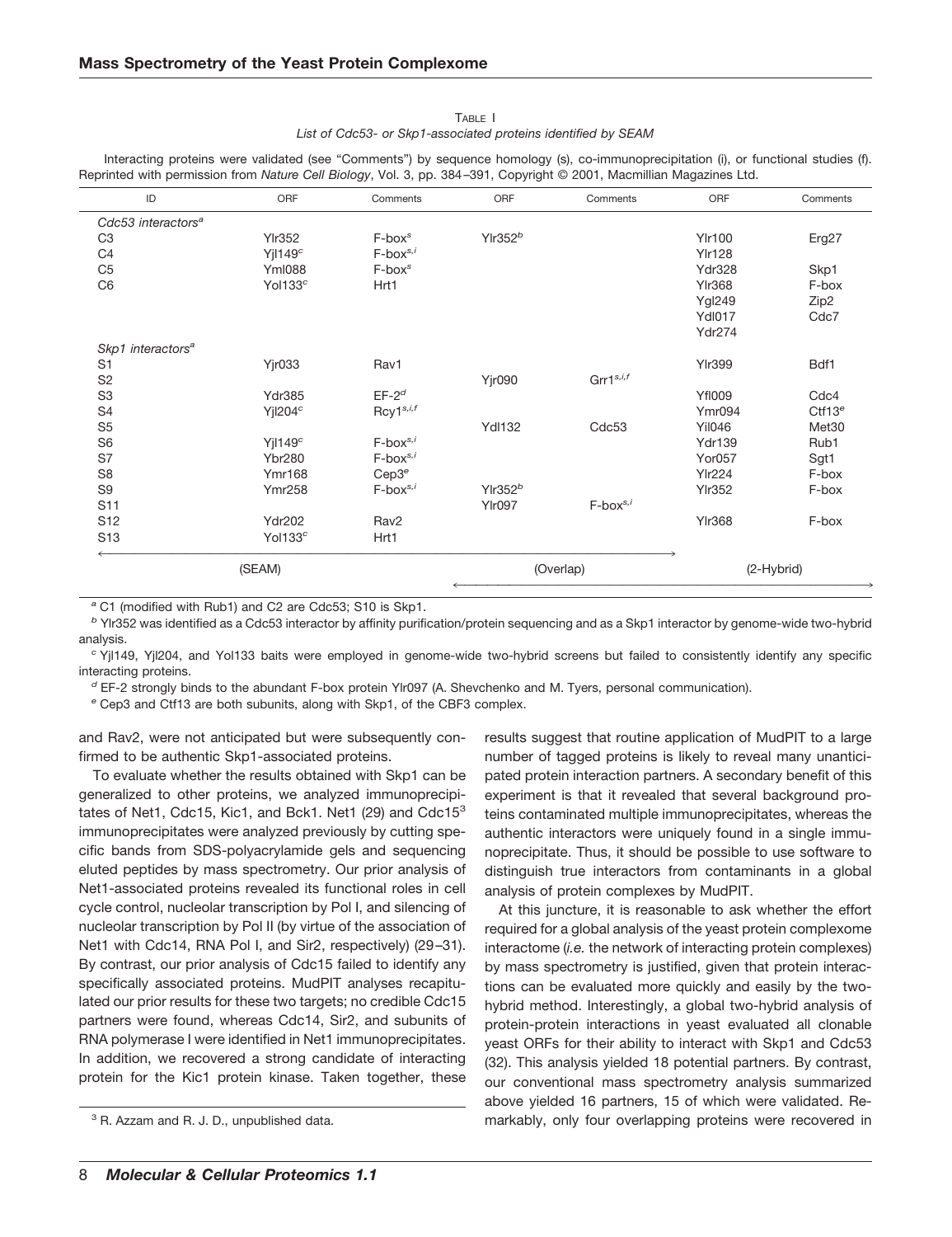both analyses (Table I). Although the sample size is very small, this observation suggests that global two-hybrid analyses may access less than 20% of the proteome. This interpretation is supported by the surprisingly low degree of overlap between two different global two-hybrid screens (32, 33). Thus, to gain a full appreciation of the protein networks that comprise a cell, it will unquestionably be necessary to bring more than one technique to bear on the systematic identification of interacting proteins.

#### *Concluding Remarks*

In summary, we have used mass spectrometry-based peptide sequencing to identify four novel protein complexes (Rcy1-Skp1, RAVE, SCF-Hrt, and RENT) (20, 21, 29) and to uncover two unexpected interactions between previously identified protein complexes (SCF and CSN, RAVE and  $V_{1}$ -ATPase) (9, 21). Most importantly, our collaborative efforts have spurred the discovery of six new biological functions (V-ATPase regulation by RAVE, mechanism of action of SCF and other RING-based ubiquitin ligases via discovery of Hrt1, Nedd8 conjugate cleavage activity of CSN, and the roles of Net1 in cell cycle control, rDNA transcription by Pol I, and silencing of Pol II transcription in the nucleolus). Based on this rich harvest, we believe that direct analysis of protein-protein interactions by mass spectrometry-based peptide sequencing of affinity-purified protein complexes is perhaps the single most productive means available to identify new protein complexes and to assign functions to them. Secondary mass spectrometry-based approaches like SEAM (21) may allow for the systematic characterization of protein networks. Finally, a new mass spectrometry-based technology, MudPIT (27), opens up exciting possibilities for the systematic characterization of the composition of dynamic protein megacomplexes and how they are woven into the regulatory fabric of the cell (24). Even restricted to existing tools, mass spectrometry has a bright future. However, considering the innovative new techniques and powerful new machines that mass spectrometrists will undoubtedly develop over the next few years, we confidently predict that the future will be truly spectacular.

\* The costs of publication of this article were defrayed in part by the payment of page charges. This article must therefore be hereby marked "*advertisement*" in accordance with 18 U.S.C. Section 1734 solely to indicate this fact.

¶ To whom correspondence should be addressed: Division of Biology, Box 156-29, California Inst. of Technology, Pasadena, CA 91125. Tel.: 626-395-3162; Fax: 626-449-0756; E-mail: deshaies@its. caltech.edu.

#### **REFERENCES**

- 1. Deshaies, R. J. (1999) SCF and Cullin/Ring H2-based ubiquitin ligases. *Annu. Rev. Cell Dev. Biol.* **15,** 435–467
- 2. Verma, R., McDonald, W., Yates, J., III, and Deshaies, R. (2001) Selective degradation of ubiquitinated Sic1 by purified 26 S proteasome yields active S phase cyclin-Cdk. *Mol. Cell* **8,** 439–448
- 3. Feldman, R., Correll, C., Kaplan, K., and Deshaies, R. (1997) A complex of Cdc4p, Skp1p, and Cdc53p/cullin catalyzes ubiquitination of the phos-

phorylated CDK inhibitor Sic1p. *Cell* **91,** 221–230

- 4. Skowyra, D., Craig, K., Tyers, M., Elledge, S., and Harper, J. (1997) F-box proteins are receptors that recruit phosphorylated substrates to the SCF ubiquitin-ligase complex. *Cell* **91,** 209–219
- 5. Bai, C., Sen, P., Hofmann, K., Ma, L., Goebl, M., Harper, J. W., and Elledge, S. J. (1996) SKP1 connects cell cycle regulators to the ubiquitin proteolysis machinery through a novel motif, the F-box. *Cell* **86,** 263–274
- 6. Verma, R., Annan, R. S., Huddleston, M. J., Carr, S. A., Reynard, G., and Deshaies, R. J. (1997) Phosphorylation of Sic1p by G1 Cdk required for its degradation and entry into S phase. *Science* **278,** 455–460
- 7. Chi, Y., Huddleston, M., Zhang, X., Young, R., Annan, R., Carr, S., and Deshaies, R. (2001) Negative regulation of Gcn4 and Msn2 transcription factors by Srb10 cyclin-dependent kinase. *Genes Dev.* **15,** 1078–1092
- 8. Meimoun, A., Holtzman, T., Weissman, Z., McBride, H. J., Stillman, D. J., Fink, G. R., and Kornitzer, D. (2000) Degradation of the transcription factor Gcn4 requires the kinase Pho85 and the SCF(CDC4) ubiquitinligase complex. *Mol. Biol. Cell* **11,** 915–927
- 9. Lyapina, S., Cope, G., Shevchenko, A., Serino, G., Tsuge, T., Zhou, C., Wolf, D., Wei, N., Shevchenko, A., and Deshaies, R. (2001) Promotion of NEDD8-CUL1 conjugate cleavage by COP9 signalosome. *Science* **292,** 1382–1385
- 10. Wei, N., and Deng, X. (1999) Making sense of the COP9 signalosome. A regulatory protein complex conserved from Arabidopsis to human. *Trends Genet.* **15,** 98–103
- 11. Osterlund, M., Ang, L., and Deng, X. (1999) The role of COP1 in repression of Arabidopsis photomorphogenic development. *Trends Cell Biol.* **9,** 113–118
- 12. Osterlund, M., Hardtke, C., Wei, N., and Deng, X. (2000) Targeted destabilization of HY5 during light-regulated development of Arabidopsis. *Nature* **405,** 462–466
- 13. Mundt, K., Porte, J., Murray, J., Brikos, C., Christensen, P., Caspari, T., Hagan, I., Millar, J., Simanis, V., Hofmann, K., and Carr, A. (1999) The COP9/signalosome complex is conserved in fission yeast and has a role in S phase. *Curr. Biol.* **9,** 1427–1430
- 14. Yeh, E., Gong, L., and Kamitani, T. (2000) Ubiquitin-like proteins: new wines in new bottles. *Gene* **248,** 1–14
- 15. Osaka, F., Saeki, M., Katayama, S., Aida, N., Toh-e, A., Kominami, K., Toda, T., Suzuki, T., Chiba, T., Tanaka, K., and Kato, S. (2000) Covalent modifier NEDD8 is essential for SCF ubiquitin-ligase in fission yeast. *EMBO J.* **19,** 3475–3484
- 16. Read, M., Brownell, J., Gladysheva, T., Hottelet, M., Parent, L., Coggins, M., Pierce, J., Podust, V., Luo, R., Chau, V., and Palombella, V. (2000) Nedd8 modification of Cul-1 activates  $SCF\beta$ TrCP-dependent ubiquitination of I-B. *Mol. Cell. Biol.* **20,** 2326–2333
- 17. Tomoda, K., Kubota, Y., and Kato, J. (1999) Degradation of the cyclin-dependent kinase inhibitor p27Kip1 is instigated by Jab1. *Nature* **398,** 160–165
- 18. Bianchi, E., Denti, S., Granata, A., Bossi, G., Geginat, J., Villa, A., Rogge, L., and Pardi, R. (2000) Integrin LFA-1 interacts with the transcriptional co-activator JAB1 to modulate AP-1 activity. *Nature* **404,** 617–621
- 19. Claret, F. X., Hibi, M., Dhut, S., Toda, T., and Karin, M. (1996) A new group of conserved coactivators that increase the specificity of AP-1 transcription factors. *Nature* **383,** 453–457
- 20. Seol, J. H., Feldman, R., Zachariae, W., Shevchenko, A., Correll, C., Lyapina, S., Chi, Y., Galova, M., Claypool, J., Sandmeyer, S., Shevchenko, A., Nasmyth, K., and Deshaies, R. (1999) Cdc53/cullin and the essential Hrt1 RING-H2 subunit of SCF define a ubiquitin ligase module that activates the E2 enzyme Cdc 34. *Genes Dev.* **13,** 1614–1626
- 21. Seol, J. H., Shevchenko, A., Shevchenko, A., and Deshaies, R. J. (2001) Skp1 forms multiple protein complexes, including RAVE, a regulator of V-ATPase assembly. *Nat. Cell Biol.* **3,** 384–391
- 22. Stevens, T. H., and Forgac, M. (1997) Structure, function and regulation of the vacuolar (H)-ATPase. *Annu. Rev. Cell Dev. Biol.* **13,** 779–808
- 23. Parra, K. J., and Kane, P. M. (1998) Reversible association between the V1 and V0 domains of yeast vacuolar H+-ATPase is an unconventional glucose-induced effect. *Mol. Cell. Biol.* **18,** 7064–7074
- 24. Verma, R., Chen, S., Feldman, R., Schieltz, D., Yates, J., Dohmen, J., and Deshaies, R. J. (20000) Proteasomal proteomics: identification of nucleotide-sensitive proteasome-interacting proteins by mass spectrometric analysis of affinity-purified proteasomes. *Mol. Biol. Cell* **11,** 3425–3439